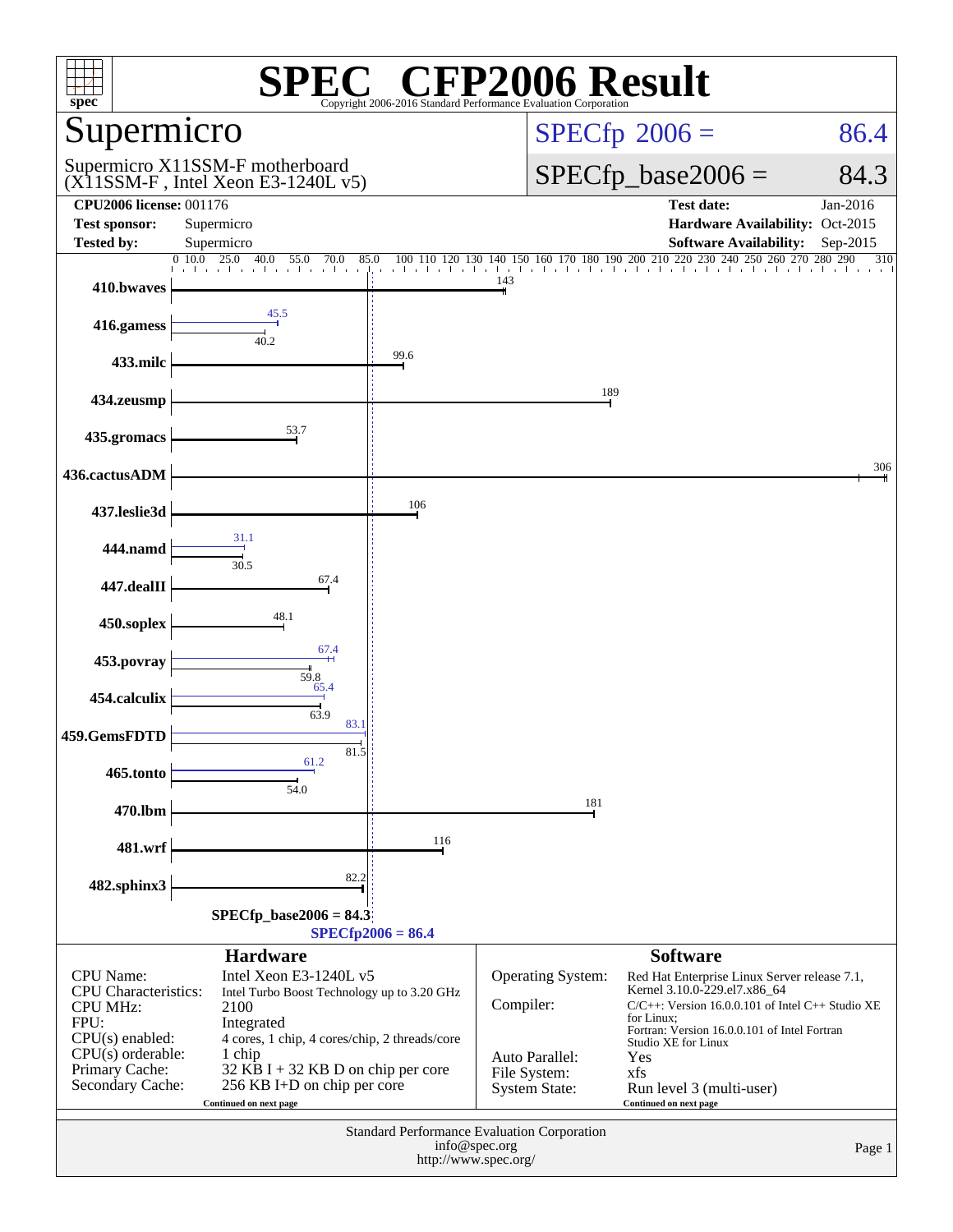

### Supermicro

#### $SPECfp2006 = 86.4$  $SPECfp2006 = 86.4$

#### (X11SSM-F , Intel Xeon E3-1240L v5) Supermicro X11SSM-F motherboard

#### $SPECfp\_base2006 = 84.3$

| <b>CPU2006 license: 001176</b> |                                    | $Jan-2016$<br><b>Test date:</b> |                                             |  |  |
|--------------------------------|------------------------------------|---------------------------------|---------------------------------------------|--|--|
| <b>Test sponsor:</b>           | Supermicro                         |                                 | Hardware Availability: Oct-2015             |  |  |
| <b>Tested by:</b>              | Supermicro                         |                                 | <b>Software Availability:</b><br>$Sep-2015$ |  |  |
| L3 Cache:                      | 8 MB I+D on chip per chip          | <b>Base Pointers:</b>           | $64$ -bit                                   |  |  |
| Other Cache:                   | None                               | Peak Pointers:                  | $32/64$ -bit                                |  |  |
| Memory:                        | 32 GB (2 x 16 GB 2Rx8 PC4-2133P-E) | Other Software:                 | None                                        |  |  |
| Disk Subsystem:                | 1 x 400 GB SATA III SSD            |                                 |                                             |  |  |
| Other Hardware:                | None                               |                                 |                                             |  |  |

**[Results Table](http://www.spec.org/auto/cpu2006/Docs/result-fields.html#ResultsTable)**

| Results Table                                                                                            |                |              |                |       |                |       |                |              |                |              |                |              |
|----------------------------------------------------------------------------------------------------------|----------------|--------------|----------------|-------|----------------|-------|----------------|--------------|----------------|--------------|----------------|--------------|
|                                                                                                          | <b>Base</b>    |              |                |       |                |       | <b>Peak</b>    |              |                |              |                |              |
| <b>Benchmark</b>                                                                                         | <b>Seconds</b> | <b>Ratio</b> | <b>Seconds</b> | Ratio | <b>Seconds</b> | Ratio | <b>Seconds</b> | <b>Ratio</b> | <b>Seconds</b> | <b>Ratio</b> | <b>Seconds</b> | <b>Ratio</b> |
| 410.bwayes                                                                                               | 94.7           | 144          | 95.4           | 142   | 94.7           | 143   | 94.7           | 144          | 95.4           | 142          | 94.7           | <u>143</u>   |
| 416.gamess                                                                                               | 487            | 40.2         | 487            | 40.2  | 487            | 40.2  | 430            | 45.5         | 430            | 45.5         | 430            | 45.6         |
| $433$ .milc                                                                                              | 92.1           | 99.6         | 92.0           | 99.8  | 92.3           | 99.5  | 92.1           | 99.6         | 92.0           | 99.8         | 92.3           | 99.5         |
| 434.zeusmp                                                                                               | 48.3           | 188          | 48.2           | 189   | 48.3           | 189   | 48.3           | 188          | 48.2           | 189          | 48.3           | 189          |
| 435.gromacs                                                                                              | 133            | 53.7         | 133            | 53.7  | 134            | 53.4  | 133            | 53.7         | 133            | 53.7         | 134            | 53.4         |
| 436.cactusADM                                                                                            | 39.0           | 306          | 38.9           | 307   | 40.5           | 295   | 39.0           | 306          | 38.9           | 307          | 40.5           | 295          |
| 437.leslie3d                                                                                             | 89.0           | 106          | 88.9           | 106   | 89.1           | 105   | 89.0           | 106          | 88.9           | 106          | 89.1           | 105          |
| 444.namd                                                                                                 | 263            | 30.5         | 263            | 30.5  | 263            | 30.5  | 258            | 31.1         | 258            | 31.1         | 258            | 31.1         |
| $447$ .dealII                                                                                            | 170            | 67.1         | 170            | 67.4  | 170            | 67.4  | 170            | 67.1         | 170            | 67.4         | 170            | 67.4         |
| $450$ .soplex                                                                                            | 174            | 48.0         | 173            | 48.1  | 173            | 48.1  | 174            | 48.0         | 173            | 48.1         | 173            | <b>48.1</b>  |
| 453.povray                                                                                               | 89.0           | 59.8         | 88.9           | 59.8  | 89.9           | 59.2  | 78.9           | 67.4         | 76.5           | 69.5         | 79.2           | 67.1         |
| 454.calculix                                                                                             | 129            | 63.9         | 129            | 63.9  | 129            | 63.9  | 126            | 65.3         | 126            | 65.4         | <u>126</u>     | 65.4         |
| 459.GemsFDTD                                                                                             | 130            | 81.3         | 130            | 81.5  | 130            | 81.6  | 128            | 83.1         | 128            | 83.1         | <u>128</u>     | 83.1         |
| $465$ .tonto                                                                                             | 182            | 54.0         | 182            | 53.9  | 182            | 54.0  | 161            | 61.2         | 161            | 61.2         | 160            | 61.3         |
| 470.1bm                                                                                                  | 75.7           | 182          | 75.7           | 181   | 75.7           | 181   | 75.7           | 182          | 75.7           | 181          | 75.7           | 181          |
| 481.wrf                                                                                                  | 96.1           | 116          | 95.8           | 117   | 96.1           | 116   | 96.1           | 116          | 95.8           | 117          | 96.1           | <b>116</b>   |
| 482.sphinx3                                                                                              | 237            | 82.2         | 237            | 82.4  | 238            | 81.8  | 237            | 82.2         | 237            | 82.4         | 238            | 81.8         |
| Results appear in the order in which they were run. Bold underlined text indicates a median measurement. |                |              |                |       |                |       |                |              |                |              |                |              |

#### **[Operating System Notes](http://www.spec.org/auto/cpu2006/Docs/result-fields.html#OperatingSystemNotes)**

Stack size set to unlimited using "ulimit -s unlimited"

#### **[Platform Notes](http://www.spec.org/auto/cpu2006/Docs/result-fields.html#PlatformNotes)**

As tested, the system used a Supermicro CSE-113MFAC2-R606CB chassis. The chassis is configured with 2 PWS-606P-1R redundant power supply, 1 SNK-P0046P heatsink, as well as 4 FAN-0154L4 middle cooling fan. Sysinfo program /usr/cpu2006/config/sysinfo.rev6914 \$Rev: 6914 \$ \$Date:: 2014-06-25 #\$ e3fbb8667b5a285932ceab81e28219e1 running on X10SRA-01 Tue Jan 5 00:48:41 2016

 This section contains SUT (System Under Test) info as seen by some common utilities. To remove or add to this section, see: <http://www.spec.org/cpu2006/Docs/config.html#sysinfo> Continued on next page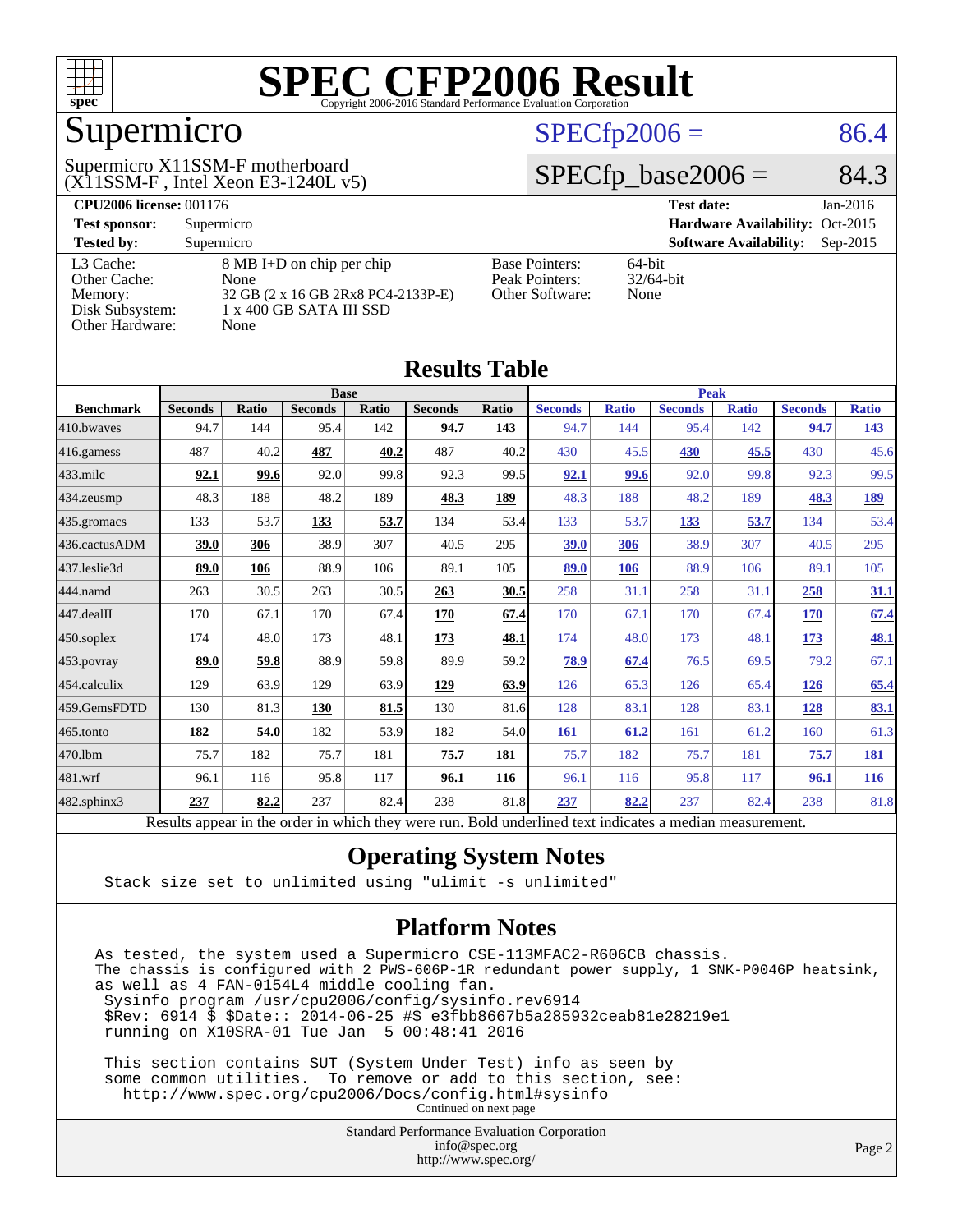

#### Supermicro

 $SPECTp2006 = 86.4$ 

(X11SSM-F , Intel Xeon E3-1240L v5) Supermicro X11SSM-F motherboard

 $SPECTp\_base2006 = 84.3$ 

**[CPU2006 license:](http://www.spec.org/auto/cpu2006/Docs/result-fields.html#CPU2006license)** 001176 **[Test date:](http://www.spec.org/auto/cpu2006/Docs/result-fields.html#Testdate)** Jan-2016 **[Test sponsor:](http://www.spec.org/auto/cpu2006/Docs/result-fields.html#Testsponsor)** Supermicro Supermicro **[Hardware Availability:](http://www.spec.org/auto/cpu2006/Docs/result-fields.html#HardwareAvailability)** Oct-2015 **[Tested by:](http://www.spec.org/auto/cpu2006/Docs/result-fields.html#Testedby)** Supermicro **Supermicro [Software Availability:](http://www.spec.org/auto/cpu2006/Docs/result-fields.html#SoftwareAvailability)** Sep-2015

#### **[Platform Notes \(Continued\)](http://www.spec.org/auto/cpu2006/Docs/result-fields.html#PlatformNotes)**

Standard Performance Evaluation Corporation From /proc/cpuinfo model name : Intel(R) Xeon(R) CPU E3-1240L v5 @ 2.10GHz 1 "physical id"s (chips) 8 "processors" cores, siblings (Caution: counting these is hw and system dependent. The following excerpts from /proc/cpuinfo might not be reliable. Use with caution.) cpu cores : 4 siblings : 8 physical 0: cores 0 1 2 3 cache size : 8192 KB From /proc/meminfo<br>MemTotal: 32768216 kB HugePages\_Total: 0<br>Hugepagesize: 2048 kB Hugepagesize: From /etc/\*release\* /etc/\*version\* os-release: NAME="Red Hat Enterprise Linux Server" VERSION="7.1 (Maipo)" ID="rhel" ID\_LIKE="fedora" VERSION\_ID="7.1" PRETTY\_NAME="Red Hat Enterprise Linux Server 7.1 (Maipo)" ANSI\_COLOR="0;31" CPE\_NAME="cpe:/o:redhat:enterprise\_linux:7.1:GA:server" redhat-release: Red Hat Enterprise Linux Server release 7.1 (Maipo) system-release: Red Hat Enterprise Linux Server release 7.1 (Maipo) system-release-cpe: cpe:/o:redhat:enterprise\_linux:7.1:ga:server uname -a: Linux X10SRA-01 3.10.0-229.el7.x86\_64 #1 SMP Thu Jan 29 18:37:38 EST 2015 x86\_64 x86\_64 x86\_64 GNU/Linux run-level 3 Jan 5 00:43 SPEC is set to: /usr/cpu2006 Filesystem Type Size Used Avail Use% Mounted on /dev/sda2 xfs 183G 5.2G 178G 3% / Additional information from dmidecode: Warning: Use caution when you interpret this section. The 'dmidecode' program reads system data which is "intended to allow hardware to be accurately determined", but the intent may not be met, as there are frequent changes to hardware, firmware, and the "DMTF SMBIOS" standard. BIOS American Megatrends Inc. 1.0b 12/22/2015 Memory: 2x Not Specified Not Specified 2x Samsung M391A2K43BB1-CPB 16 GB 2 rank 2133 MHz Continued on next page

[info@spec.org](mailto:info@spec.org) <http://www.spec.org/>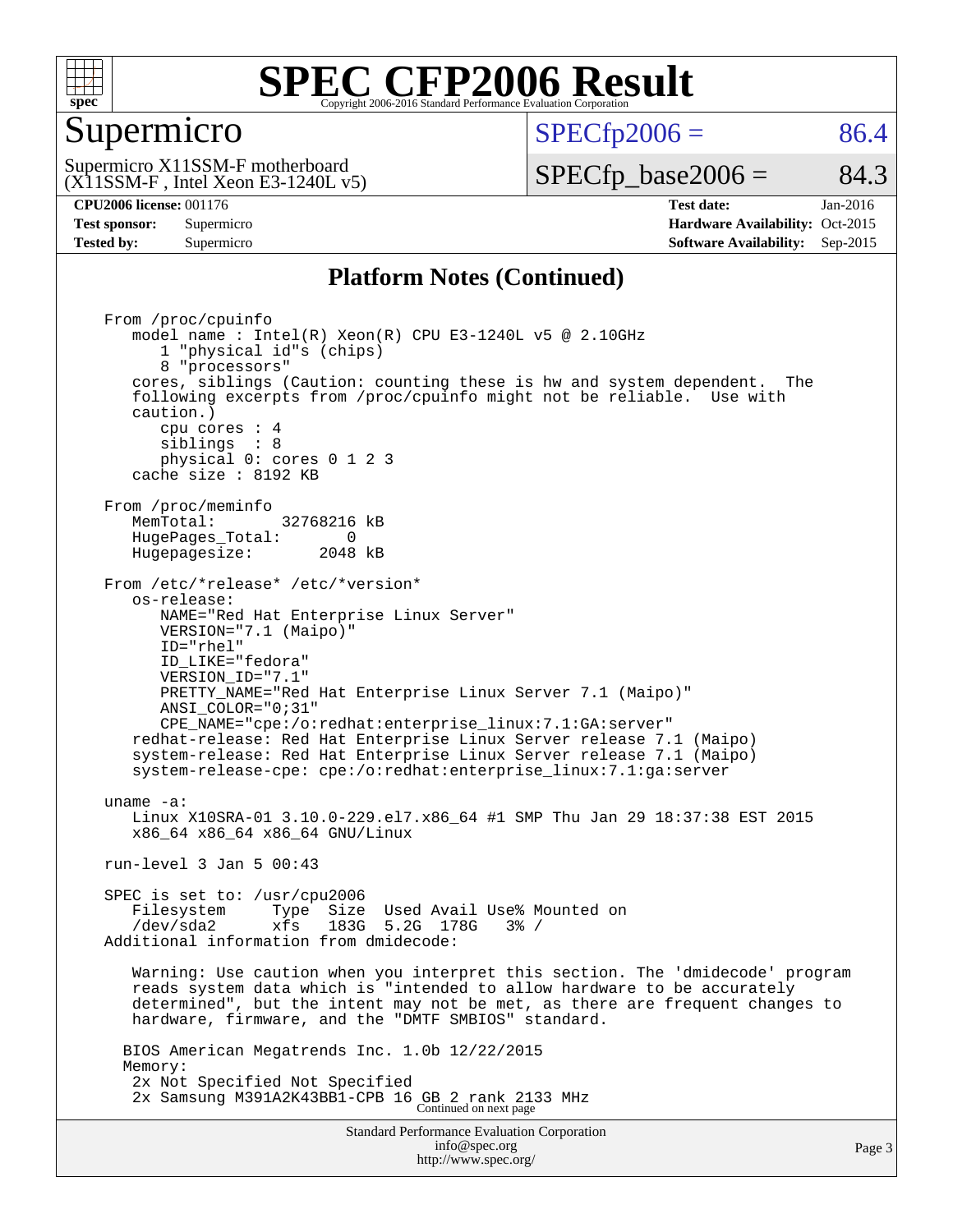

#### Supermicro

 $SPECTp2006 = 86.4$ 

(X11SSM-F , Intel Xeon E3-1240L v5) Supermicro X11SSM-F motherboard

**[CPU2006 license:](http://www.spec.org/auto/cpu2006/Docs/result-fields.html#CPU2006license)** 001176 **[Test date:](http://www.spec.org/auto/cpu2006/Docs/result-fields.html#Testdate)** Jan-2016

 $SPECfp\_base2006 = 84.3$ 

**[Test sponsor:](http://www.spec.org/auto/cpu2006/Docs/result-fields.html#Testsponsor)** Supermicro Supermicro **[Hardware Availability:](http://www.spec.org/auto/cpu2006/Docs/result-fields.html#HardwareAvailability)** Oct-2015 **[Tested by:](http://www.spec.org/auto/cpu2006/Docs/result-fields.html#Testedby)** Supermicro **[Software Availability:](http://www.spec.org/auto/cpu2006/Docs/result-fields.html#SoftwareAvailability)** Sep-2015

#### **[Platform Notes \(Continued\)](http://www.spec.org/auto/cpu2006/Docs/result-fields.html#PlatformNotes)**

(End of data from sysinfo program)

#### **[General Notes](http://www.spec.org/auto/cpu2006/Docs/result-fields.html#GeneralNotes)**

Environment variables set by runspec before the start of the run: KMP\_AFFINITY = "granularity=fine,compact,1,0" LD\_LIBRARY\_PATH = "/usr/cpu2006/libs/32:/usr/cpu2006/libs/64:/usr/cpu2006/sh" OMP\_NUM\_THREADS = "4"

 Binaries compiled on a system with 1x Intel Core i5-4670K CPU + 32GB memory using RedHat EL 7.1 Transparent Huge Pages enabled with: echo always > /sys/kernel/mm/transparent\_hugepage/enabled

#### **[Base Compiler Invocation](http://www.spec.org/auto/cpu2006/Docs/result-fields.html#BaseCompilerInvocation)**

 $C$  benchmarks:<br>icc  $-m64$ 

[C++ benchmarks:](http://www.spec.org/auto/cpu2006/Docs/result-fields.html#CXXbenchmarks) [icpc -m64](http://www.spec.org/cpu2006/results/res2016q1/cpu2006-20160106-38560.flags.html#user_CXXbase_intel_icpc_64bit_bedb90c1146cab66620883ef4f41a67e)

[Fortran benchmarks](http://www.spec.org/auto/cpu2006/Docs/result-fields.html#Fortranbenchmarks): [ifort -m64](http://www.spec.org/cpu2006/results/res2016q1/cpu2006-20160106-38560.flags.html#user_FCbase_intel_ifort_64bit_ee9d0fb25645d0210d97eb0527dcc06e)

[Benchmarks using both Fortran and C](http://www.spec.org/auto/cpu2006/Docs/result-fields.html#BenchmarksusingbothFortranandC): [icc -m64](http://www.spec.org/cpu2006/results/res2016q1/cpu2006-20160106-38560.flags.html#user_CC_FCbase_intel_icc_64bit_0b7121f5ab7cfabee23d88897260401c) [ifort -m64](http://www.spec.org/cpu2006/results/res2016q1/cpu2006-20160106-38560.flags.html#user_CC_FCbase_intel_ifort_64bit_ee9d0fb25645d0210d97eb0527dcc06e)

#### **[Base Portability Flags](http://www.spec.org/auto/cpu2006/Docs/result-fields.html#BasePortabilityFlags)**

| 410.bwaves: -DSPEC CPU LP64                |  |
|--------------------------------------------|--|
| 416.gamess: -DSPEC_CPU_LP64                |  |
| 433.milc: -DSPEC CPU LP64                  |  |
| 434.zeusmp: - DSPEC_CPU_LP64               |  |
| 435.gromacs: -DSPEC_CPU_LP64 -nofor_main   |  |
| 436.cactusADM: -DSPEC CPU LP64 -nofor main |  |
| 437.leslie3d: -DSPEC CPU LP64              |  |
| 444.namd: - DSPEC_CPU_LP64                 |  |
| 447.dealII: -DSPEC CPU LP64                |  |
| 450.soplex: -DSPEC_CPU_LP64                |  |
| 453.povray: -DSPEC_CPU_LP64                |  |
| 454.calculix: -DSPEC_CPU_LP64 -nofor_main  |  |
| 459. GemsFDTD: - DSPEC CPU LP64            |  |
| 465.tonto: - DSPEC_CPU_LP64                |  |
| 470.1bm: - DSPEC CPU LP64                  |  |

Continued on next page

Standard Performance Evaluation Corporation [info@spec.org](mailto:info@spec.org) <http://www.spec.org/>

Page 4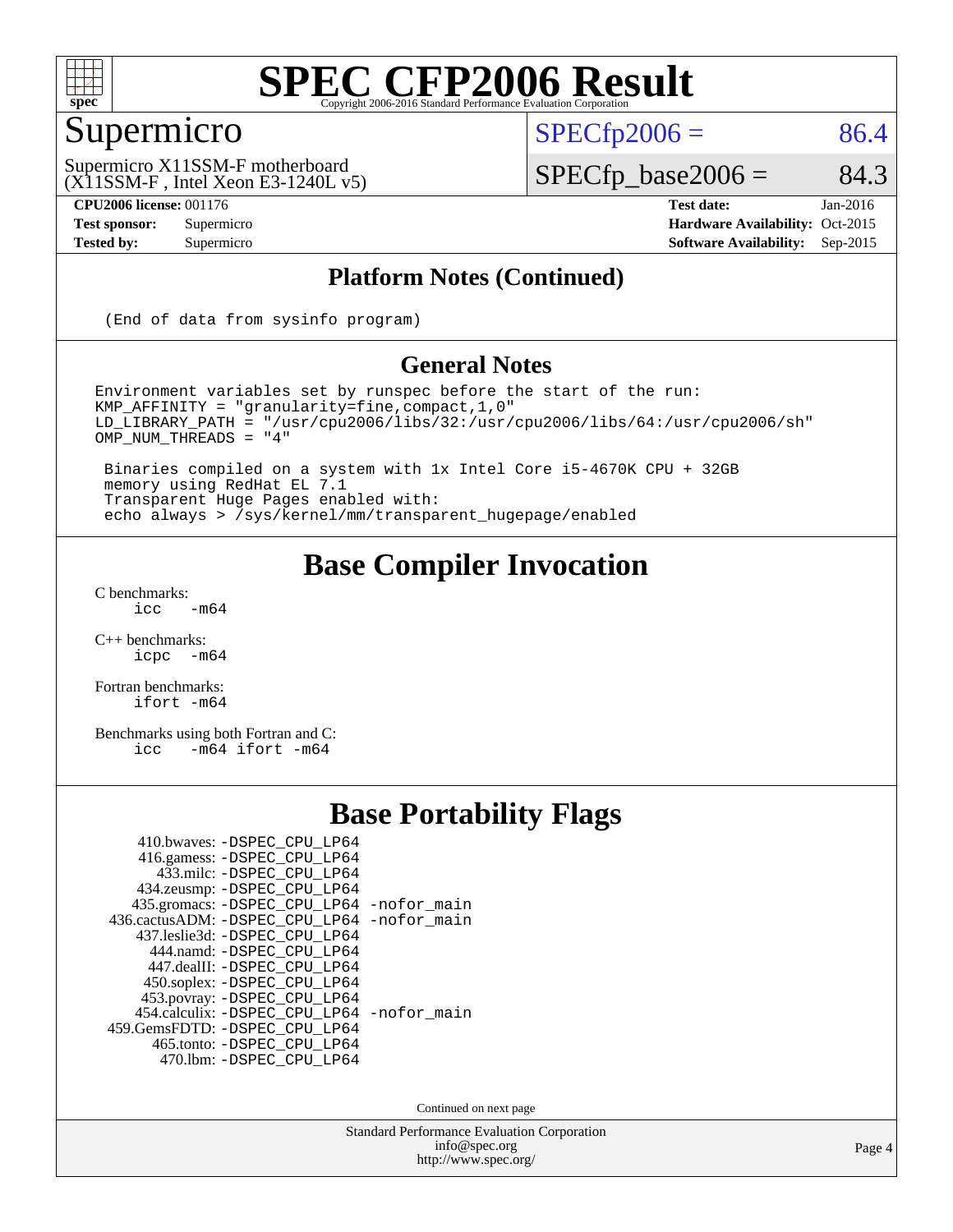

#### Supermicro

 $SPECTp2006 = 86.4$ 

(X11SSM-F , Intel Xeon E3-1240L v5) Supermicro X11SSM-F motherboard

 $SPECTp\_base2006 = 84.3$ 

**[CPU2006 license:](http://www.spec.org/auto/cpu2006/Docs/result-fields.html#CPU2006license)** 001176 **[Test date:](http://www.spec.org/auto/cpu2006/Docs/result-fields.html#Testdate)** Jan-2016 **[Test sponsor:](http://www.spec.org/auto/cpu2006/Docs/result-fields.html#Testsponsor)** Supermicro Supermicro **[Hardware Availability:](http://www.spec.org/auto/cpu2006/Docs/result-fields.html#HardwareAvailability)** Oct-2015 **[Tested by:](http://www.spec.org/auto/cpu2006/Docs/result-fields.html#Testedby)** Supermicro **Supermicro [Software Availability:](http://www.spec.org/auto/cpu2006/Docs/result-fields.html#SoftwareAvailability)** Sep-2015

#### **[Base Portability Flags \(Continued\)](http://www.spec.org/auto/cpu2006/Docs/result-fields.html#BasePortabilityFlags)**

 481.wrf: [-DSPEC\\_CPU\\_LP64](http://www.spec.org/cpu2006/results/res2016q1/cpu2006-20160106-38560.flags.html#suite_basePORTABILITY481_wrf_DSPEC_CPU_LP64) [-DSPEC\\_CPU\\_CASE\\_FLAG](http://www.spec.org/cpu2006/results/res2016q1/cpu2006-20160106-38560.flags.html#b481.wrf_baseCPORTABILITY_DSPEC_CPU_CASE_FLAG) [-DSPEC\\_CPU\\_LINUX](http://www.spec.org/cpu2006/results/res2016q1/cpu2006-20160106-38560.flags.html#b481.wrf_baseCPORTABILITY_DSPEC_CPU_LINUX) 482.sphinx3: [-DSPEC\\_CPU\\_LP64](http://www.spec.org/cpu2006/results/res2016q1/cpu2006-20160106-38560.flags.html#suite_basePORTABILITY482_sphinx3_DSPEC_CPU_LP64)

#### **[Base Optimization Flags](http://www.spec.org/auto/cpu2006/Docs/result-fields.html#BaseOptimizationFlags)**

[C benchmarks](http://www.spec.org/auto/cpu2006/Docs/result-fields.html#Cbenchmarks): [-xCORE-AVX2](http://www.spec.org/cpu2006/results/res2016q1/cpu2006-20160106-38560.flags.html#user_CCbase_f-xAVX2_5f5fc0cbe2c9f62c816d3e45806c70d7) [-ipo](http://www.spec.org/cpu2006/results/res2016q1/cpu2006-20160106-38560.flags.html#user_CCbase_f-ipo) [-O3](http://www.spec.org/cpu2006/results/res2016q1/cpu2006-20160106-38560.flags.html#user_CCbase_f-O3) [-no-prec-div](http://www.spec.org/cpu2006/results/res2016q1/cpu2006-20160106-38560.flags.html#user_CCbase_f-no-prec-div) [-parallel](http://www.spec.org/cpu2006/results/res2016q1/cpu2006-20160106-38560.flags.html#user_CCbase_f-parallel) [-opt-prefetch](http://www.spec.org/cpu2006/results/res2016q1/cpu2006-20160106-38560.flags.html#user_CCbase_f-opt-prefetch) [-ansi-alias](http://www.spec.org/cpu2006/results/res2016q1/cpu2006-20160106-38560.flags.html#user_CCbase_f-ansi-alias) [C++ benchmarks:](http://www.spec.org/auto/cpu2006/Docs/result-fields.html#CXXbenchmarks) [-xCORE-AVX2](http://www.spec.org/cpu2006/results/res2016q1/cpu2006-20160106-38560.flags.html#user_CXXbase_f-xAVX2_5f5fc0cbe2c9f62c816d3e45806c70d7) [-ipo](http://www.spec.org/cpu2006/results/res2016q1/cpu2006-20160106-38560.flags.html#user_CXXbase_f-ipo) [-O3](http://www.spec.org/cpu2006/results/res2016q1/cpu2006-20160106-38560.flags.html#user_CXXbase_f-O3) [-no-prec-div](http://www.spec.org/cpu2006/results/res2016q1/cpu2006-20160106-38560.flags.html#user_CXXbase_f-no-prec-div) [-opt-prefetch](http://www.spec.org/cpu2006/results/res2016q1/cpu2006-20160106-38560.flags.html#user_CXXbase_f-opt-prefetch) [-ansi-alias](http://www.spec.org/cpu2006/results/res2016q1/cpu2006-20160106-38560.flags.html#user_CXXbase_f-ansi-alias)

[Fortran benchmarks](http://www.spec.org/auto/cpu2006/Docs/result-fields.html#Fortranbenchmarks): [-xCORE-AVX2](http://www.spec.org/cpu2006/results/res2016q1/cpu2006-20160106-38560.flags.html#user_FCbase_f-xAVX2_5f5fc0cbe2c9f62c816d3e45806c70d7) [-ipo](http://www.spec.org/cpu2006/results/res2016q1/cpu2006-20160106-38560.flags.html#user_FCbase_f-ipo) [-O3](http://www.spec.org/cpu2006/results/res2016q1/cpu2006-20160106-38560.flags.html#user_FCbase_f-O3) [-no-prec-div](http://www.spec.org/cpu2006/results/res2016q1/cpu2006-20160106-38560.flags.html#user_FCbase_f-no-prec-div) [-parallel](http://www.spec.org/cpu2006/results/res2016q1/cpu2006-20160106-38560.flags.html#user_FCbase_f-parallel) [-opt-prefetch](http://www.spec.org/cpu2006/results/res2016q1/cpu2006-20160106-38560.flags.html#user_FCbase_f-opt-prefetch)

[Benchmarks using both Fortran and C](http://www.spec.org/auto/cpu2006/Docs/result-fields.html#BenchmarksusingbothFortranandC): [-xCORE-AVX2](http://www.spec.org/cpu2006/results/res2016q1/cpu2006-20160106-38560.flags.html#user_CC_FCbase_f-xAVX2_5f5fc0cbe2c9f62c816d3e45806c70d7) [-ipo](http://www.spec.org/cpu2006/results/res2016q1/cpu2006-20160106-38560.flags.html#user_CC_FCbase_f-ipo) [-O3](http://www.spec.org/cpu2006/results/res2016q1/cpu2006-20160106-38560.flags.html#user_CC_FCbase_f-O3) [-no-prec-div](http://www.spec.org/cpu2006/results/res2016q1/cpu2006-20160106-38560.flags.html#user_CC_FCbase_f-no-prec-div) [-parallel](http://www.spec.org/cpu2006/results/res2016q1/cpu2006-20160106-38560.flags.html#user_CC_FCbase_f-parallel) [-opt-prefetch](http://www.spec.org/cpu2006/results/res2016q1/cpu2006-20160106-38560.flags.html#user_CC_FCbase_f-opt-prefetch) [-ansi-alias](http://www.spec.org/cpu2006/results/res2016q1/cpu2006-20160106-38560.flags.html#user_CC_FCbase_f-ansi-alias)

#### **[Peak Compiler Invocation](http://www.spec.org/auto/cpu2006/Docs/result-fields.html#PeakCompilerInvocation)**

[C benchmarks](http://www.spec.org/auto/cpu2006/Docs/result-fields.html#Cbenchmarks):  $\text{icc}$   $-\text{m64}$ 

[C++ benchmarks:](http://www.spec.org/auto/cpu2006/Docs/result-fields.html#CXXbenchmarks) [icpc -m64](http://www.spec.org/cpu2006/results/res2016q1/cpu2006-20160106-38560.flags.html#user_CXXpeak_intel_icpc_64bit_bedb90c1146cab66620883ef4f41a67e)

[Fortran benchmarks](http://www.spec.org/auto/cpu2006/Docs/result-fields.html#Fortranbenchmarks): [ifort -m64](http://www.spec.org/cpu2006/results/res2016q1/cpu2006-20160106-38560.flags.html#user_FCpeak_intel_ifort_64bit_ee9d0fb25645d0210d97eb0527dcc06e)

[Benchmarks using both Fortran and C](http://www.spec.org/auto/cpu2006/Docs/result-fields.html#BenchmarksusingbothFortranandC):<br>icc -m64 if ort -m64  $-m64$  ifort  $-m64$ 

#### **[Peak Portability Flags](http://www.spec.org/auto/cpu2006/Docs/result-fields.html#PeakPortabilityFlags)**

Same as Base Portability Flags

#### **[Peak Optimization Flags](http://www.spec.org/auto/cpu2006/Docs/result-fields.html#PeakOptimizationFlags)**

[C benchmarks](http://www.spec.org/auto/cpu2006/Docs/result-fields.html#Cbenchmarks):

Continued on next page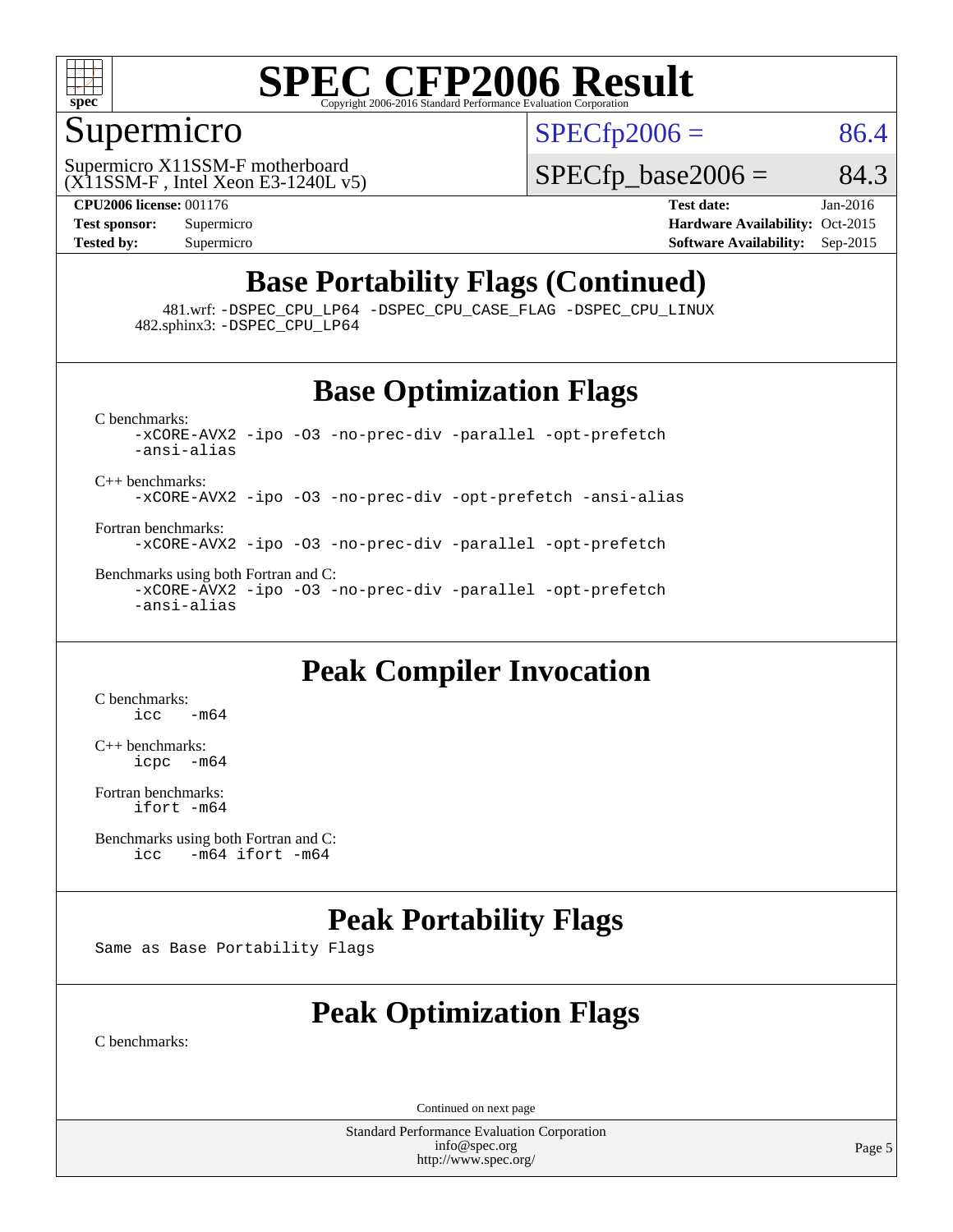

Supermicro

 $SPECTp2006 = 86.4$ 

(X11SSM-F , Intel Xeon E3-1240L v5) Supermicro X11SSM-F motherboard

 $SPECTp\_base2006 = 84.3$ 

**[CPU2006 license:](http://www.spec.org/auto/cpu2006/Docs/result-fields.html#CPU2006license)** 001176 **[Test date:](http://www.spec.org/auto/cpu2006/Docs/result-fields.html#Testdate)** Jan-2016 **[Test sponsor:](http://www.spec.org/auto/cpu2006/Docs/result-fields.html#Testsponsor)** Supermicro Supermicro **[Hardware Availability:](http://www.spec.org/auto/cpu2006/Docs/result-fields.html#HardwareAvailability)** Oct-2015 **[Tested by:](http://www.spec.org/auto/cpu2006/Docs/result-fields.html#Testedby)** Supermicro **Supermicro [Software Availability:](http://www.spec.org/auto/cpu2006/Docs/result-fields.html#SoftwareAvailability)** Sep-2015

#### **[Peak Optimization Flags \(Continued\)](http://www.spec.org/auto/cpu2006/Docs/result-fields.html#PeakOptimizationFlags)**

 433.milc: basepeak = yes  $470.$ lbm: basepeak = yes

 $482$ .sphinx3: basepeak = yes

[C++ benchmarks:](http://www.spec.org/auto/cpu2006/Docs/result-fields.html#CXXbenchmarks)

 444.namd: [-xCORE-AVX2](http://www.spec.org/cpu2006/results/res2016q1/cpu2006-20160106-38560.flags.html#user_peakPASS2_CXXFLAGSPASS2_LDFLAGS444_namd_f-xAVX2_5f5fc0cbe2c9f62c816d3e45806c70d7)(pass 2) [-prof-gen:threadsafe](http://www.spec.org/cpu2006/results/res2016q1/cpu2006-20160106-38560.flags.html#user_peakPASS1_CXXFLAGSPASS1_LDFLAGS444_namd_prof_gen_21a26eb79f378b550acd7bec9fe4467a)(pass 1) [-ipo](http://www.spec.org/cpu2006/results/res2016q1/cpu2006-20160106-38560.flags.html#user_peakPASS2_CXXFLAGSPASS2_LDFLAGS444_namd_f-ipo)(pass 2) [-O3](http://www.spec.org/cpu2006/results/res2016q1/cpu2006-20160106-38560.flags.html#user_peakPASS2_CXXFLAGSPASS2_LDFLAGS444_namd_f-O3)(pass 2) [-no-prec-div](http://www.spec.org/cpu2006/results/res2016q1/cpu2006-20160106-38560.flags.html#user_peakPASS2_CXXFLAGSPASS2_LDFLAGS444_namd_f-no-prec-div)(pass 2) [-par-num-threads=1](http://www.spec.org/cpu2006/results/res2016q1/cpu2006-20160106-38560.flags.html#user_peakPASS1_CXXFLAGSPASS1_LDFLAGS444_namd_par_num_threads_786a6ff141b4e9e90432e998842df6c2)(pass 1) [-prof-use](http://www.spec.org/cpu2006/results/res2016q1/cpu2006-20160106-38560.flags.html#user_peakPASS2_CXXFLAGSPASS2_LDFLAGS444_namd_prof_use_bccf7792157ff70d64e32fe3e1250b55)(pass 2) [-fno-alias](http://www.spec.org/cpu2006/results/res2016q1/cpu2006-20160106-38560.flags.html#user_peakCXXOPTIMIZEOPTIMIZE444_namd_f-no-alias_694e77f6c5a51e658e82ccff53a9e63a) [-auto-ilp32](http://www.spec.org/cpu2006/results/res2016q1/cpu2006-20160106-38560.flags.html#user_peakCXXOPTIMIZE444_namd_f-auto-ilp32)

447.dealII: basepeak = yes

 $450$ .soplex: basepeak = yes

 453.povray: [-xCORE-AVX2](http://www.spec.org/cpu2006/results/res2016q1/cpu2006-20160106-38560.flags.html#user_peakPASS2_CXXFLAGSPASS2_LDFLAGS453_povray_f-xAVX2_5f5fc0cbe2c9f62c816d3e45806c70d7)(pass 2) [-prof-gen:threadsafe](http://www.spec.org/cpu2006/results/res2016q1/cpu2006-20160106-38560.flags.html#user_peakPASS1_CXXFLAGSPASS1_LDFLAGS453_povray_prof_gen_21a26eb79f378b550acd7bec9fe4467a)(pass 1)  $-ipo(pass 2) -\overline{O3(pass 2)}$  $-ipo(pass 2) -\overline{O3(pass 2)}$  [-no-prec-div](http://www.spec.org/cpu2006/results/res2016q1/cpu2006-20160106-38560.flags.html#user_peakPASS2_CXXFLAGSPASS2_LDFLAGS453_povray_f-no-prec-div)(pass 2) [-par-num-threads=1](http://www.spec.org/cpu2006/results/res2016q1/cpu2006-20160106-38560.flags.html#user_peakPASS1_CXXFLAGSPASS1_LDFLAGS453_povray_par_num_threads_786a6ff141b4e9e90432e998842df6c2)(pass 1) [-prof-use](http://www.spec.org/cpu2006/results/res2016q1/cpu2006-20160106-38560.flags.html#user_peakPASS2_CXXFLAGSPASS2_LDFLAGS453_povray_prof_use_bccf7792157ff70d64e32fe3e1250b55)(pass 2) [-unroll4](http://www.spec.org/cpu2006/results/res2016q1/cpu2006-20160106-38560.flags.html#user_peakCXXOPTIMIZE453_povray_f-unroll_4e5e4ed65b7fd20bdcd365bec371b81f) [-ansi-alias](http://www.spec.org/cpu2006/results/res2016q1/cpu2006-20160106-38560.flags.html#user_peakCXXOPTIMIZE453_povray_f-ansi-alias)

[Fortran benchmarks](http://www.spec.org/auto/cpu2006/Docs/result-fields.html#Fortranbenchmarks):

 $410.bwaves: basepeak = yes$  416.gamess: [-xCORE-AVX2](http://www.spec.org/cpu2006/results/res2016q1/cpu2006-20160106-38560.flags.html#user_peakPASS2_FFLAGSPASS2_LDFLAGS416_gamess_f-xAVX2_5f5fc0cbe2c9f62c816d3e45806c70d7)(pass 2) [-prof-gen:threadsafe](http://www.spec.org/cpu2006/results/res2016q1/cpu2006-20160106-38560.flags.html#user_peakPASS1_FFLAGSPASS1_LDFLAGS416_gamess_prof_gen_21a26eb79f378b550acd7bec9fe4467a)(pass 1)  $-i\text{po}(pass 2) -\tilde{O}3(pass 2)$  [-no-prec-div](http://www.spec.org/cpu2006/results/res2016q1/cpu2006-20160106-38560.flags.html#user_peakPASS2_FFLAGSPASS2_LDFLAGS416_gamess_f-no-prec-div)(pass 2) [-par-num-threads=1](http://www.spec.org/cpu2006/results/res2016q1/cpu2006-20160106-38560.flags.html#user_peakPASS1_FFLAGSPASS1_LDFLAGS416_gamess_par_num_threads_786a6ff141b4e9e90432e998842df6c2)(pass 1) [-prof-use](http://www.spec.org/cpu2006/results/res2016q1/cpu2006-20160106-38560.flags.html#user_peakPASS2_FFLAGSPASS2_LDFLAGS416_gamess_prof_use_bccf7792157ff70d64e32fe3e1250b55)(pass 2) [-unroll2](http://www.spec.org/cpu2006/results/res2016q1/cpu2006-20160106-38560.flags.html#user_peakOPTIMIZE416_gamess_f-unroll_784dae83bebfb236979b41d2422d7ec2) [-inline-level=0](http://www.spec.org/cpu2006/results/res2016q1/cpu2006-20160106-38560.flags.html#user_peakOPTIMIZE416_gamess_f-inline-level_318d07a09274ad25e8d15dbfaa68ba50) [-scalar-rep-](http://www.spec.org/cpu2006/results/res2016q1/cpu2006-20160106-38560.flags.html#user_peakOPTIMIZE416_gamess_f-disablescalarrep_abbcad04450fb118e4809c81d83c8a1d)

434.zeusmp: basepeak = yes

437.leslie3d: basepeak = yes

 459.GemsFDTD: [-xCORE-AVX2](http://www.spec.org/cpu2006/results/res2016q1/cpu2006-20160106-38560.flags.html#user_peakPASS2_FFLAGSPASS2_LDFLAGS459_GemsFDTD_f-xAVX2_5f5fc0cbe2c9f62c816d3e45806c70d7)(pass 2) [-prof-gen:threadsafe](http://www.spec.org/cpu2006/results/res2016q1/cpu2006-20160106-38560.flags.html#user_peakPASS1_FFLAGSPASS1_LDFLAGS459_GemsFDTD_prof_gen_21a26eb79f378b550acd7bec9fe4467a)(pass 1) [-ipo](http://www.spec.org/cpu2006/results/res2016q1/cpu2006-20160106-38560.flags.html#user_peakPASS2_FFLAGSPASS2_LDFLAGS459_GemsFDTD_f-ipo)(pass 2) [-O3](http://www.spec.org/cpu2006/results/res2016q1/cpu2006-20160106-38560.flags.html#user_peakPASS2_FFLAGSPASS2_LDFLAGS459_GemsFDTD_f-O3)(pass 2) [-no-prec-div](http://www.spec.org/cpu2006/results/res2016q1/cpu2006-20160106-38560.flags.html#user_peakPASS2_FFLAGSPASS2_LDFLAGS459_GemsFDTD_f-no-prec-div)(pass 2) [-par-num-threads=1](http://www.spec.org/cpu2006/results/res2016q1/cpu2006-20160106-38560.flags.html#user_peakPASS1_FFLAGSPASS1_LDFLAGS459_GemsFDTD_par_num_threads_786a6ff141b4e9e90432e998842df6c2)(pass 1) [-prof-use](http://www.spec.org/cpu2006/results/res2016q1/cpu2006-20160106-38560.flags.html#user_peakPASS2_FFLAGSPASS2_LDFLAGS459_GemsFDTD_prof_use_bccf7792157ff70d64e32fe3e1250b55)(pass 2) [-unroll2](http://www.spec.org/cpu2006/results/res2016q1/cpu2006-20160106-38560.flags.html#user_peakOPTIMIZE459_GemsFDTD_f-unroll_784dae83bebfb236979b41d2422d7ec2) [-inline-level=0](http://www.spec.org/cpu2006/results/res2016q1/cpu2006-20160106-38560.flags.html#user_peakOPTIMIZE459_GemsFDTD_f-inline-level_318d07a09274ad25e8d15dbfaa68ba50) [-opt-prefetch](http://www.spec.org/cpu2006/results/res2016q1/cpu2006-20160106-38560.flags.html#user_peakOPTIMIZE459_GemsFDTD_f-opt-prefetch) [-parallel](http://www.spec.org/cpu2006/results/res2016q1/cpu2006-20160106-38560.flags.html#user_peakOPTIMIZE459_GemsFDTD_f-parallel)

 465.tonto: [-xCORE-AVX2](http://www.spec.org/cpu2006/results/res2016q1/cpu2006-20160106-38560.flags.html#user_peakPASS2_FFLAGSPASS2_LDFLAGS465_tonto_f-xAVX2_5f5fc0cbe2c9f62c816d3e45806c70d7)(pass 2) [-prof-gen:threadsafe](http://www.spec.org/cpu2006/results/res2016q1/cpu2006-20160106-38560.flags.html#user_peakPASS1_FFLAGSPASS1_LDFLAGS465_tonto_prof_gen_21a26eb79f378b550acd7bec9fe4467a)(pass 1)  $-i\text{po}(pass 2) -\overline{0}3(pass 2)$  [-no-prec-div](http://www.spec.org/cpu2006/results/res2016q1/cpu2006-20160106-38560.flags.html#user_peakPASS2_FFLAGSPASS2_LDFLAGS465_tonto_f-no-prec-div)(pass 2) [-par-num-threads=1](http://www.spec.org/cpu2006/results/res2016q1/cpu2006-20160106-38560.flags.html#user_peakPASS1_FFLAGSPASS1_LDFLAGS465_tonto_par_num_threads_786a6ff141b4e9e90432e998842df6c2)(pass 1) [-prof-use](http://www.spec.org/cpu2006/results/res2016q1/cpu2006-20160106-38560.flags.html#user_peakPASS2_FFLAGSPASS2_LDFLAGS465_tonto_prof_use_bccf7792157ff70d64e32fe3e1250b55)(pass 2) [-inline-calloc](http://www.spec.org/cpu2006/results/res2016q1/cpu2006-20160106-38560.flags.html#user_peakOPTIMIZE465_tonto_f-inline-calloc) [-opt-malloc-options=3](http://www.spec.org/cpu2006/results/res2016q1/cpu2006-20160106-38560.flags.html#user_peakOPTIMIZE465_tonto_f-opt-malloc-options_13ab9b803cf986b4ee62f0a5998c2238) [-auto](http://www.spec.org/cpu2006/results/res2016q1/cpu2006-20160106-38560.flags.html#user_peakOPTIMIZE465_tonto_f-auto) [-unroll4](http://www.spec.org/cpu2006/results/res2016q1/cpu2006-20160106-38560.flags.html#user_peakOPTIMIZE465_tonto_f-unroll_4e5e4ed65b7fd20bdcd365bec371b81f)

[Benchmarks using both Fortran and C](http://www.spec.org/auto/cpu2006/Docs/result-fields.html#BenchmarksusingbothFortranandC):

435.gromacs: basepeak = yes

Continued on next page